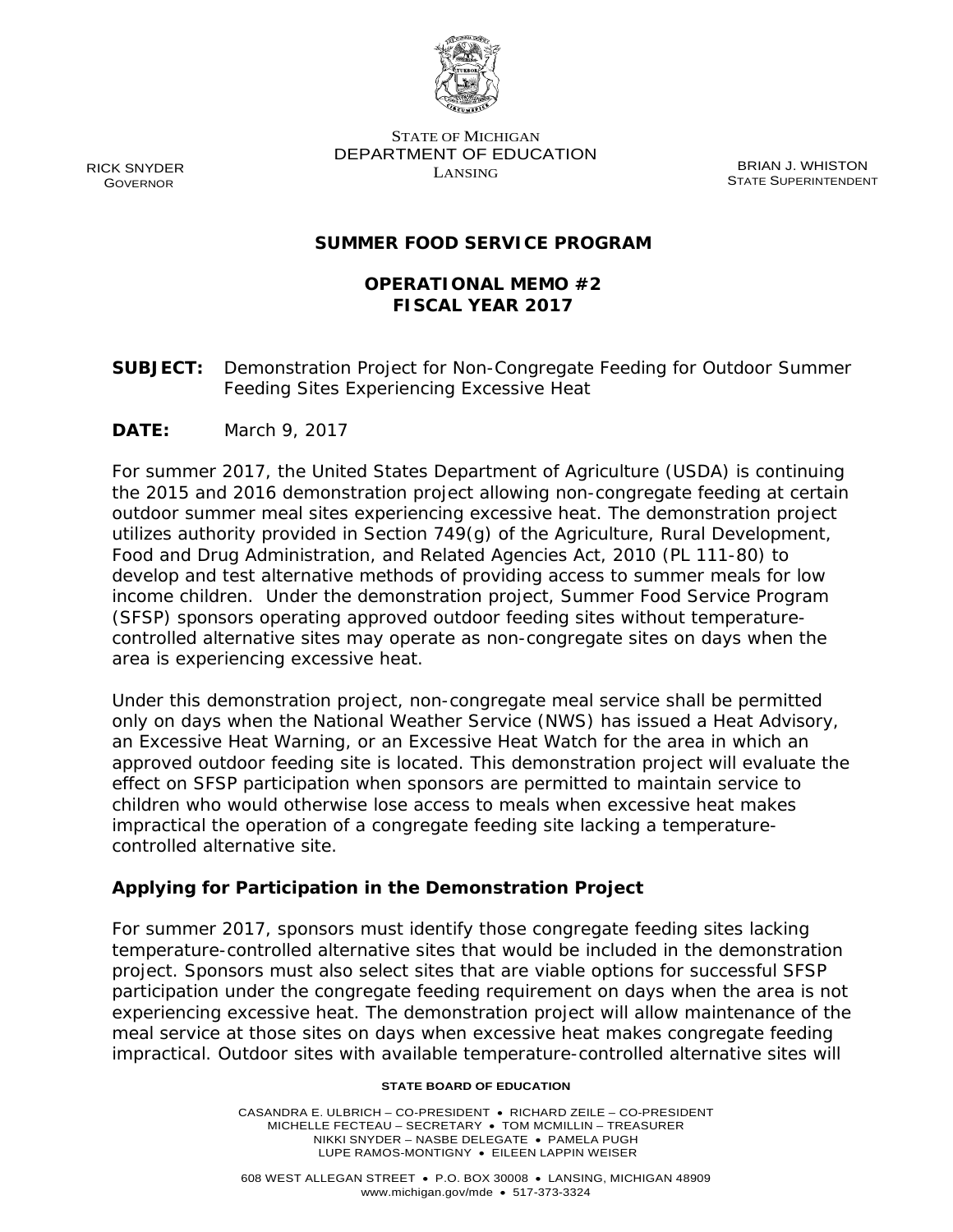Page 2 March 9, 2017

not be included in the demonstration project and should serve meals at the temperature-controlled alternative site when the area is experiencing excessive heat.

Interested sponsors must notify the Michigan Department of Education (MDE), Office of School Support Services, School Nutrition Programs, of their intent to participate in the demonstration project. Sponsors must submit the Demonstration Project for Non-Congregate Feeding Participation Form for Outdoor Summer Sites Experiencing Excessive Heat to MDE prior to the site's SFSP start date via email [mde](mailto:mde-sfsp@michigan.gov)[sfsp@michigan.gov](mailto:mde-sfsp@michigan.gov) or fax 517-373-4022.

Sponsors must be otherwise eligible to participate in SFSP and properly approved by MDE in order to participate in the demonstration project.

## **Participation Requirements**

Approved outdoor sites must comply with the congregate meal requirements on all other days of operation. Requirements pertaining to the number and type of meals that may be served each day continue to apply and sponsors must continue to provide all required components of a reimbursable meal. Because meals will be consumed off site and possibly at a later time during that day, sponsors should carefully consider all food safety issues and risks. Only one meal may be provided to each child present at the meal site. Meals may not be provided to adults or children to take to other children not present at the site. All meal counting, claiming, and state and sponsor monitoring and oversight requirements continue to apply.

Sponsors electing to participate in the demonstration project must keep the following information with their monthly claims for reimbursement:

- Specific dates on which participants were permitted to take meals off site.
- Number of meals claimed that were taken off site by participants.

Questions regarding this Operational Memo may be directed to the School Nutrition Programs unit by e-mail to [mde-sfsp@michigan.gov](mailto:mde-sfsp@michigan.gov) or by phone 517-373-3347.